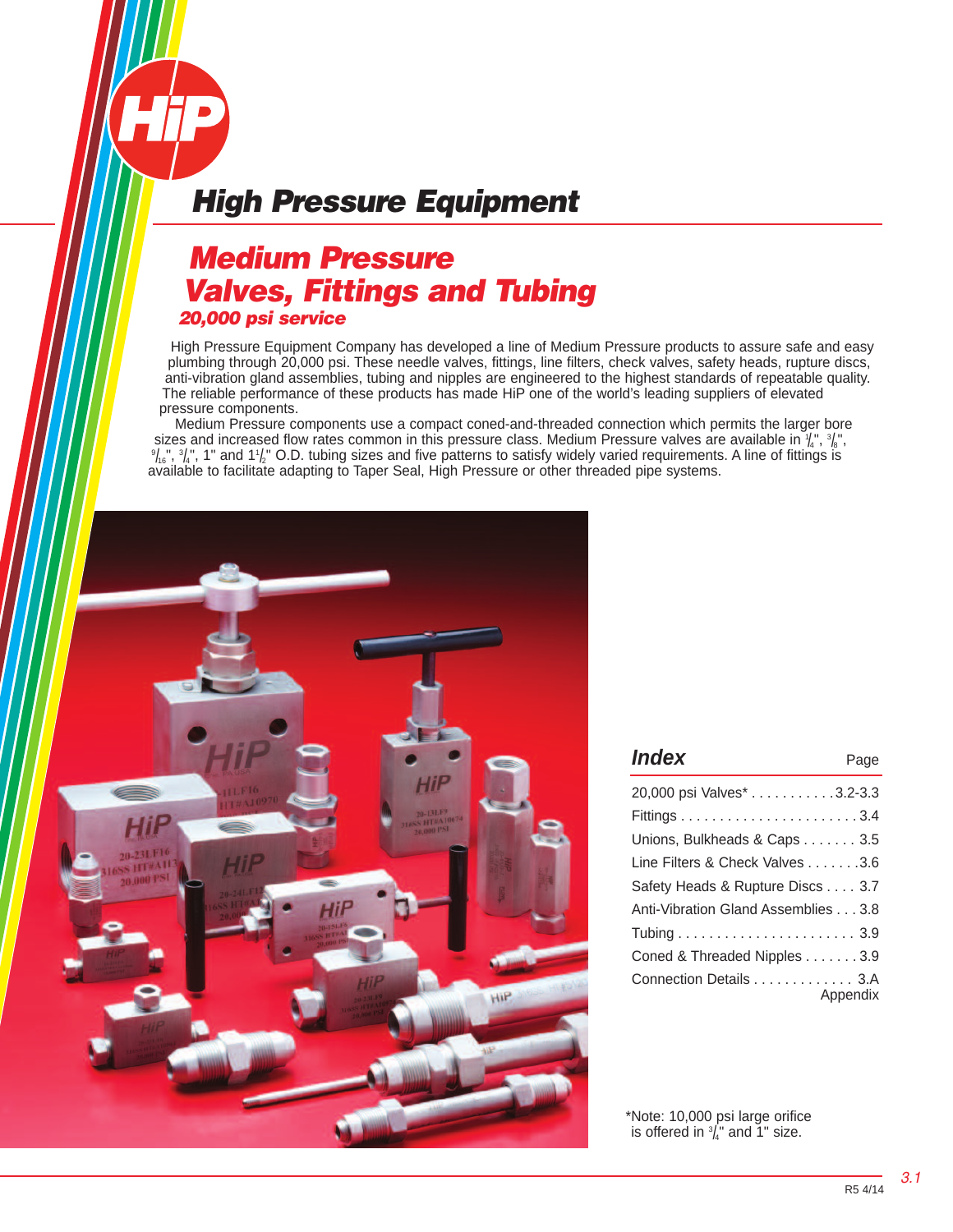







LF12 ( $\frac{3}{4}$ ") and LF16 (1")\*

\* Note: 10,000 psi large orifice is offered in  $\frac{3}{4}$ " and 1" size.

# *20,000 psi Medium Pressure Valves*

**Medium Pressure (coned & threaded)** type connections for  $\frac{1}{4}$ ,  $\frac{3}{8}$ ,  $\frac{9}{16}$ ,  $\frac{9}{16}$ ,  $\frac{3}{4}$ , 1" and 1<sup>1</sup>/<sub>2</sub>" O.D. tubing.

 **Non-rotating tip stems** are standard for on-off service and ensure long life on valve seats. Regulating tip stems are available for all valves at no additional cost, add - REG to part number.

 **Glands and collars** for tubing are supplied with each valve unless otherwise requested (glands and collars shown on pages 3.4 and 3.A).

 **Materials** include high tensile type 316 stainless steel bodies and hardened 17-4PH stainless steel lower section stems.  $1\frac{1}{2}$  O.D. valves are constructed of 2205 duplex.

 **Packing** is Teflon (450°F) standard with optional Viton (350°F), BUNA-N (200°F) and Grafoil (800°F) available at no additional cost.

 **Air operators** for remote control operation are available for all valves. (Refer to Air Operator section of catalog for additional data).

**Extreme temperatures** can be accommodated by using extended stuffing boxes (See Specialty Valve section of catalog).

#### **Valve Features**

- Non-rotating stem tips **●** Packing below stem threads
- Positive gland lock device
- **●** Type 316 ss high tensile bodies
- **●** No stem adjustment needed LF4, LF6 and LF9
- **●** Black T-handles or choice of 4 colors LF4, LF6 and LF9
- **●** 316 ss handles LF12, LF16 and LF24



LF24  $(1\frac{1}{2})$  (Rated to 15,000 psi)

 $\frac{1}{4}$ " through 1 $\frac{1}{2}$ "

R7 3/16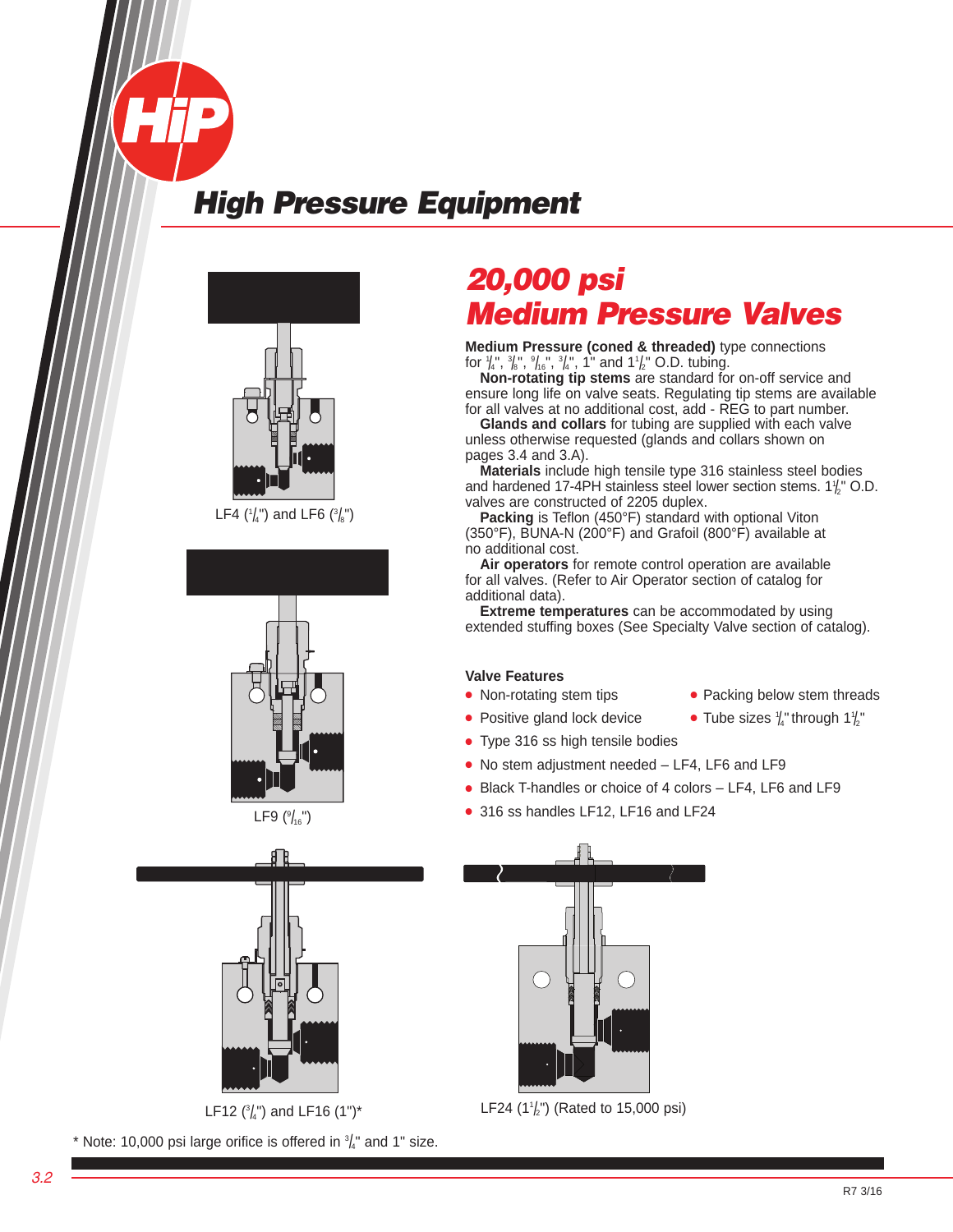# *20,000 psi Medium Pressure Valves*



#### *Two Way Straight Valves*

| <b>Tubing</b>         | Catalog No. | psi    | <b>Connection</b> | Orifice          | D               | Е               | F                                      | G                          | н                    | s.                      | ĸ              |                    | <b>Thickness</b>         |
|-----------------------|-------------|--------|-------------------|------------------|-----------------|-----------------|----------------------------------------|----------------------------|----------------------|-------------------------|----------------|--------------------|--------------------------|
| $\frac{1}{4}$ O.D.    | 20-11LF4    | 20,000 | LF4               | $^{1}/_{8}$ "    | $4^{3}/_{8}$ "  | 2 <sup>n</sup>  | $\frac{3}{8}$ "                        | $131$ $\mu$<br>/16         | $2^{\prime\prime}$   | $\frac{3}{8}$ "         | $1^{1}/_{4}$ " | $\frac{7}{32}$ "   | $^{3}/_{4}''$            |
| $\frac{3}{8}$ " O.D.  | 20-11LF6    | 20,000 | LF6               | $^{13}/_{64}$    | $4^{3}/_{8}$    | 2 <sup>''</sup> | $^{3}/_{8}$ "                          | $\mathbf{u}$<br>131<br>116 | $2^{\prime\prime}$   | $^{3}/_{8}$ "           | $1^{1}/_{4}$   | /32                | $^{3}/_{4}$ "            |
| $\frac{9}{16}$ " O.D. | 20-11LF9    | 20,000 | LF <sub>9</sub>   | $^{5}/_{16}$ "   | $6^{1}/s''$     | $2^{1}/2$       | $\frac{1}{2}$                          | $1^{1}/s''$                | $2^{7}/\mathrm{s}$ " | $1 / \mu$<br>$\sqrt{2}$ | $1^{3}/8$      | $111$ $\mu$<br>132 | 1 <sup>II</sup>          |
| $\frac{3}{4}$ " O.D.  | 20-11LF12   | 20.000 | LF12              | $\frac{7}{16}$ " | 7''             | 3''             | $^{3}/_{4}$ <sup><math>''</math></sup> | $1^{1}/2$                  | $3^{3}/_{4}$ "       | $^{5}/_{8}$ "           | $1^{3}/_{4}$ " | 16                 | $1^{3}/\!$ $\frac{1}{8}$ |
| $\frac{3}{4}$ " O.D.  | 10-11LF12   | 10.000 | LF12              | 33/64            | 7 <sup>''</sup> | 3''             | $^{3}/_{4}$ <sup>"</sup>               | $1\frac{1}{2}$             | $3^{3}/_{4}$ "       | $\frac{5}{8}$           | $1^{3}/_{4}$   | $^{7}/_{16}$ "     | $1^{3}/s''$              |
| $1"$ O.D.             | 20-11LF16   | 20.000 | <b>LF16</b>       | $^{9}/_{16}$ "   | $8^{27}/_{64}$  | $4^{1}/8$       | $^{7}/\mathrm{s}$ $^{\prime\prime}$    | $1^{13}/_{16}$             | $4^{5}/\mathrm{s}$ " | $1\frac{1}{8}$          | $2^{1}/2''$    | $^{9}/_{16}$ $''$  | $1^3/4''$                |
| $1"$ O.D.             | 10-11LF16   | 10.000 | <b>LF16</b>       | 11/16            | $8^{27}/_{64}$  | $4^{1}/s$       | $^7$ / $_8$ "                          | $1^{13}/_{16}$             | $4^{5}/\mathrm{s}$   | $1^{1}/s''$             | $2^{1}/2$      | 9/16               | $1^{3}/_{4}$ "           |
| $1\frac{1}{2}$ " O.D. | 15-11LF24   | 15.000 | LF24              | $^{15}/_{16}$    | $9^{45}/_{64}$  | $5^{3}/_{4}$    | $1^{1}/_{4}$                           | $2^{3}/_{4}$ "             | $6^{1}/2''$          | $1\frac{1}{2}$          | $3^{3}/_{4}$   | $^{3}/_{4}$ "      | $2^1/4''$                |









### K J H G E D L

## *Two Way Angle Valves*

|                       | -           |        |                   |                               |                      |                |                          |                 |                |                  |                |                   |                  |
|-----------------------|-------------|--------|-------------------|-------------------------------|----------------------|----------------|--------------------------|-----------------|----------------|------------------|----------------|-------------------|------------------|
| <b>Tubing</b>         | Catalog No. | psi    | <b>Connection</b> | Orifice                       | D                    | E              | F                        | G               | н              |                  | К              |                   | <b>Thickness</b> |
| $1/4$ " O.D.          | 20-12LF4    | 20,000 | LF4               | $^{1}/_{8}$ "                 | $4^{13}/_{16}$       | 2 <sup>n</sup> | -                        | $1^{1}/_{4}$ "  | $2^{7}/_{16}$  | $\frac{3}{8}$ "  | $1^{1}/_{4}$   | 7/32              | $^{3}/_{4}''$    |
| $\frac{3}{8}$ " O.D.  | 20-12LF6    | 20,000 | LF6               | $^{13}/_{64}$                 | $4^{13}/_{16}$       | 2 <sup>n</sup> | $\overline{\phantom{a}}$ | $1^{1}/_{4}$ "  | $2^{7}/_{16}$  | $\frac{3}{8}$ "  | $1^{1}/_{4}$   | 132               | $^{3}/_{4}$      |
| $\frac{9}{16}$ " O.D. | 20-12LF9    | 20,000 | LF <sub>9</sub>   | $^{5}/_{16}$ "                | $6^{5}/\mathrm{s}$ " | $2^{1}/2$      | -                        | $15/8$ "        | $3^{3}/s$ "    | $\frac{1}{2}$    | $1^3/s''$      | $111 - u$<br>/32  | 1 <sup>''</sup>  |
| $\frac{3}{4}$ " O.D.  | 20-12LF12   | 20,000 | <b>LF12</b>       | 71 <sub>u</sub><br>116        | $7^{1}/2$            | 3''            | -                        | 2 <sup>n</sup>  | $4^{1}/_{4}$ " | $^{5}/_{8}$ $''$ | $1^3/4''$      | 16                | $1^{3}/s$        |
| $\frac{3}{4}$ " O.D.  | 10-12LF12   | 10.000 | LF12              | 331<br>$\mathbf{u}$<br>164    | $7^{1}/2$            | 3''            | -                        | 2 <sup>n</sup>  | $4^{1}/4$      | $\frac{5}{8}$    | $1^{3}/_{4}$ " | 7/16              | $1^{3}/8$ "      |
| $1"$ O.D.             | 20-12LF16   | 20,000 | <b>LF16</b>       | $^{9}/_{16}$                  | $9^{3}/\mathrm{s}$ " | $4^{1}/s''$    | $\overline{\phantom{a}}$ | $2\frac{9}{16}$ | $5^{7}/_{16}$  | $1\frac{1}{8}$   | $2^1/2''$      | $91$ $\mu$<br>116 | $1^3/4''$        |
| $1"$ O.D.             | 10-12LF16   | 10.000 | <b>LF16</b>       | $\mathbf{u}$<br>111<br>116    | $9^{3}/8$ "          | $4^{1}/s$      | -                        | $2^{9}/_{16}$   | $5^{7}/_{16}$  | $1\frac{1}{8}$   | $2^{1}/2$      | $\frac{9}{16}$ "  | $1^{3}/_{4}$ "   |
| $1\frac{1}{2}$ " O.D. | 15-12LF24   | 15.000 | LF24              | $^{15}/_{16}$<br>$\mathbf{u}$ | $9^{61}/_{64}$       | $5^{3}/_{4}$   | $\overline{\phantom{a}}$ | 3''             | $6^{3}/_{4}$ " | $1^{1}/2$        | $3^{3}/_{4}$ " | $^{3}/_{4}$ $''$  | $2^{1}/4$        |

## *Three Way Valves/Two Pressure Connections*

| <b>Tubing</b>         | <b>Catalog No.</b> | psi    | <b>Connection</b> | <b>Orifice</b>               | D                    | E                  | F                    | G                             | н                    | J                |                    |                   | <b>Thickness</b>     |
|-----------------------|--------------------|--------|-------------------|------------------------------|----------------------|--------------------|----------------------|-------------------------------|----------------------|------------------|--------------------|-------------------|----------------------|
| $\frac{1}{4}$ O.D.    | 20-13LF4           | 20,000 | LF4               | $\frac{1}{8}$ "              | 5"                   | 2 <sup>''</sup>    | $A$ $II$             | $\mathbf{u}$<br>$1^{7}/_{16}$ | $2^{5}/_{8}$         | $31$ $\mu$       | $1^{1}/4$          | 132               | $^{3}/_{4}''$        |
| $\frac{3}{8}$ " O.D.  | 20-13LF6           | 20,000 | LF6               | 13 <sub>I</sub><br>/64       | 5''                  | 2 <sup>''</sup>    | 1 <sup>11</sup>      | $1^7/16$                      | $2^{5}/s$            | 31 <sub>u</sub>  | $1^{1}/_{4}$ "     | 132               | $^{3}/_{4}$          |
| $\frac{9}{16}$ " O.D. | 20-13LF9           | 20,000 | LF9               | $^{5}/_{16}$<br>$\mathbf{u}$ | $6^{7}/\mathrm{s}$   | $2^{1}/2$          | $1^{1}/_{4}$ "       | $1^{7}/\mathrm{s}$ "          | $3^{5}/\mathrm{s}$ " | $1 / \mu$        | $1^{3}/\mathrm{s}$ | $111 - u$<br>132  | 1 <sup>II</sup>      |
| $\frac{3}{4}$ " O.D.  | 20-13LF12          | 20,000 | $-F12$            | $^{7}/_{16}$ "               | $7^7$ / $8$ "        | 3 <sup>''</sup>    | $2^{5}/s''$          | $2^{3}/s$ "                   | $4^{5}/\mathrm{s}$ " | $^{5}/_{8}$ $''$ | $1^3/4''$          | $71$ $11$<br>/16  | $1^{3}/8$            |
| $^{3}/_{4}$ " O.D.    | 10-13LF12          | 10,000 | LF12              | 33/64                        | $\mathbf{u}$<br>77/8 | 3 <sup>''</sup>    | $2^{5}/\mathrm{s}$ " | $2^{3}/8$ "                   | $4^{5}/_{8}$         | $\frac{5}{8}$ "  | $1^{3}/_{4}$ "     | $71 - u$<br>116   | $1^{3}/\mathrm{s}$ " |
| $1"$ O.D.             | 20-13LF16          | 20,000 | ∟F16              | 9 <sub>I</sub><br>/16        | $9^{3}/_{4}$ "       | $4^{1}/_{8}$       | $2^{1}/s''$          | $3^{1}/_{16}$                 | $5^7$ / <sub>8</sub> | $1^{1}/s''$      | $2^{1}/2''$        | $91$ $\mu$<br>116 | $1^{3}/_{4}$ "       |
| $1"$ O.D.             | 10-13LF16          | 10,000 | <b>LF16</b>       | 11/16                        | $9^{3}/_{4}$         | $4^{1}/\mathrm{s}$ | $2^{1}/_{8}$         | $\mathbf{u}$<br>$3^{1}/_{16}$ | $5^7$ / $8$          | $1^{1}/s''$      | $2^{1}/2''$        | $91$ $\mu$<br>/16 | $1^3/4''$            |

## *Three Way Valves/One Pressure Connection*

| <b>Tubing</b>         | <b>Catalog No.</b> | psi    | <b>Connection</b> | Orifice           | D                              | Е                  |                     | G                    | н             | s.               |              |                            | <b>Thickness</b>     |
|-----------------------|--------------------|--------|-------------------|-------------------|--------------------------------|--------------------|---------------------|----------------------|---------------|------------------|--------------|----------------------------|----------------------|
| $\frac{1}{4}$ O.D.    | 20-14LF4           | 20,000 | LF4               | $^{1}/_{8}$ "     | $\mathbf{u}$<br>$4^{13}/_{16}$ | 2 <sup>n</sup>     | $1^{1}/4$           | $1^{1}/_{4}$ "       | $2^{7}/_{16}$ | $\frac{3}{8}$ "  | $1^{1}/_{4}$ | 7/32                       | $^{3}/_{4}''$        |
| $\frac{3}{8}$ " O.D.  | 20-14LF6           | 20,000 | LF6               | $^{13}/_{64}$     | $4^{13}/_{16}$                 | 2 <sup>''</sup>    | $1^1/4''$           | $1^{1}/4$            | $2^{7}/_{16}$ | $31$ $\mu$<br>/8 | $1^{1}/4$    | $^{7}/_{32}$ <sup>11</sup> | $^{3}/_{4}$ "        |
| $\frac{9}{16}$ " O.D. | 20-14LF9           | 20,000 | LF9               | 5/16              | $6^{5}/\mathrm{s}$ "           | $2^{1}/2$          | 1 <sup>5</sup> /s'' | 1 <sup>5</sup> /s''  | $3^{3}/s''$   | $1/$ $\mu$<br>/2 | $1^3/s''$    | $111$ $\mu$<br>132         | 1 <sup>II</sup>      |
| $\frac{3}{4}$ " O.D.  | 20-14LF12          | 20,000 | LF12              | $71$ $\mu$<br>116 | $7^{1}/_{2}$ "                 | 3''                | 2 <sup>n</sup>      | $\Omega$             | $4^{1}/4$     | $5/$ $\mu$       | $1^{3}/_{4}$ | $71$ $\mu$<br>116          | $1^{3}/\mathrm{s}$ " |
| $\frac{3}{4}$ " O.D.  | 10-14LF12          | 10.000 | LF12              | 33/64             | $7^{1}/_{2}$ "                 | 3''                | 2 <sup>''</sup>     | $2^{\prime\prime}$   | $4^{1}/4$     | 5/8              | $1^{3}/_{4}$ | 7/16                       | $1^{3}/\mathrm{s}$ " |
| $1"$ O.D.             | 20-14LF16          | 20,000 | <b>LF16</b>       | $\frac{9}{16}$ "  | $9^{3}/\mathrm{s}$ "           | $4^{1}/_{8}$       | $2^{5}/s$           | $2^{5}/\mathrm{s}$ " | $5^{7}/_{16}$ | $1\frac{1}{8}$   | $2^{1}/2''$  | $91$ $\mu$<br>/ 16         | $1^{3}/_{4}$ "       |
| $1"$ O.D.             | 10-14LF16          | 10.000 | LF16              | 11/16             | $9^{3}/s$ "                    | $4^{1}/\mathrm{s}$ | $2^{5}/s$ "         | $2^{5}/s$ "          | $5^{7}/_{16}$ | $1^{1}/s''$      | $2^{1}/2''$  | $\frac{9}{16}$ "           | $1^{3}/_{4}$ "       |

## *Three Way/Two Stem Connection Valves*

|                       | - -         |        |                   |                  |                      |                    |                               |                    |                      |                  |                              |                              |                          |
|-----------------------|-------------|--------|-------------------|------------------|----------------------|--------------------|-------------------------------|--------------------|----------------------|------------------|------------------------------|------------------------------|--------------------------|
| <b>Tubing</b>         | Catalog No. | psi    | <b>Connection</b> | <b>Orifice</b>   | D                    | Е                  |                               | G                  | н                    |                  | v                            |                              | <b>Thickness</b>         |
| $\frac{1}{4}$ O.D.    | 20-15LF4    | 20,000 | LF4               | $^{1}/_{8}$ "    | $5^{3}/_{4}$         | 2 <sup>n</sup>     | 11/16                         | 1 <sup>3</sup> /16 | $3^{3}/\mathrm{s}$ " | 31 <sup>11</sup> | $\mathbf{u}$<br>$1^{1}/_{4}$ | 7/32                         | $^{3}/_{4}$ <sup>"</sup> |
| $\frac{3}{8}$ " O.D.  | 20-15LF6    | 20,000 | LF6               | $^{13}/_{64}$    | $5^{3}/_{4}$ "       | 2 <sup>n</sup>     | 111/<br>/16                   | $1^{3}/_{16}$ "    | $3^{3}/\mathrm{s}$ " | $^{3}/_{8}$ "    | $1^{1}/4$                    | $^{7}/_{32}$ "               | $^{3}/_{4}''$            |
| $\frac{9}{16}$ " O.D. | 20-15LF9    | 20,000 | LF9               | $^{5}/_{16}$ "   | $8^{3}/\mathrm{s}$ " | $2^{1}/_{2}$       | $2^{9}/_{16}$<br>$\mathbf{u}$ | $1^3/4''$          | $5^{1}/s$            | $1/$ $\mu$       | $1^3/s''$                    | 111<br>$\blacksquare$<br>/32 | 1 <sup>''</sup>          |
| $\frac{3}{4}$ " O.D.  | 20-15LF12   | 20,000 | <b>LF12</b>       | $\frac{7}{16}$ " | $9^{3}/_{4}$ "       | 3''                | $3^{1}/4$                     | $2^1/4''$          | $6^{1}/2''$          | $5/$ $\mu$       | $1^{3}/_{4}$                 | /16                          | $\frac{1^3}{\pi}$        |
| $\frac{3}{4}$ " O.D.  | 10-15LF12   | 10.000 | <b>LF12</b>       | 33/64            | $9^{3}/_{4}$         | 3 <sup>''</sup>    | $3^{1}/4$ "                   | $2^{\frac{1}{4}}$  | $6^{1}/2$            | $^{5}/_{8}$ "    | $1^{3}/4$                    | 7/16                         | $1^{3}/_{8}$ "           |
| $1"$ O.D.             | 20-15LF16   | 20,000 | LF16              | $\frac{9}{16}$ " | $12^{3}/_{16}$       | $4^{1}/_{8}$       | $4^{1}/\mathrm{s}$ "          | $2^{13}$ /<br>716  | $8^{1}/_{4}$ "       | $1\frac{1}{8}$   | $2^{1}/2$                    | $\frac{9}{16}$ "             | $1^{3}/_{4}$ "           |
| $1"$ O.D.             | 10-15LF16   | 10,000 | <b>LF16</b>       | 11/16            | $12^{3}/_{16}$       | $4^{1}/\mathrm{s}$ | $4^{1}/s''$                   | $2^{13}/_{16}$     | $8^{1}/4$            | $1\frac{1}{8}$   | $2^{1}/2''$                  | $91$ $\mu$<br>116            | $1^3/4$                  |

## *Replaceable Seat Valves*

| <b>Tubing</b>         | Catalog No. | psi    | <b>Connection</b> | Orifice          | D                    | Е                  |   | G               | н                        |                                              | ĸ              |                   | <b>Thickness</b>   |
|-----------------------|-------------|--------|-------------------|------------------|----------------------|--------------------|---|-----------------|--------------------------|----------------------------------------------|----------------|-------------------|--------------------|
| $\frac{1}{4}$ " O.D.  | 20-12LF4-R  | 20,000 | LF4               | $^{1}/_{8}$ "    | $5^{5}/\mathrm{s}$ " | 2 <sup>n</sup>     | - | $1^{1}/4$       | $2^7/16$<br>$\mathbf{u}$ | $\frac{3}{8}$ "                              | $1^{1}/4$ "    | $\frac{7}{32}$ "  | $^{3}/_{4}''$      |
| $\frac{3}{8}$ " O.D.  | 20-12LF6-R  | 20,000 | LF <sub>6</sub>   | $^{13}/_{64}$    | $5\frac{5}{8}$ "     | 2 <sup>n</sup>     | - | $1^{1}/_{4}$ "  | $2^{7}/_{16}$            | $\frac{3}{8}$ <sup><math>\prime</math></sup> | $1^{1}/4$      | $\frac{7}{32}$ "  | $^{3}/_{4}''$      |
| $\frac{9}{16}$ " O.D. | 20-12LF9-R  | 20,000 | LF9               | 5/16             | 8''                  | $2^{1}/2$ "        | - | $15/8$ "        | $3^{3}/s$ "              | $\frac{1}{2}$                                | $1^{3}/8$      | 11/32             | 4 <sup>ii</sup>    |
| $\frac{3}{4}$ " O.D.  | 20-12LF12-R | 20,000 | <b>LF12</b>       | $^{7}/_{16}$ "   | $8^7/s''$            | 3 <sup>''</sup>    | - | 2 <sup>n</sup>  | $4^{1}/_{4}$ "           | $^{5}/_{8}$ $''$                             | $1^3/4''$      | $71$ $\mu$<br>116 | $1^{3}/3$          |
| $\frac{3}{4}$ " O.D.  | 10-12LF12-R | 10.000 | <b>LF12</b>       | 33/64            | $8^{7}/s$ "          | 3''                | - | 2 <sup>n</sup>  | $4^{1}/4$                | $\frac{5}{8}$                                | $1^{3}/_{4}$ " | 7/16              | $1^{3}/\mathrm{s}$ |
| $1"$ O.D.             | 20-12LF16-R | 20,000 | <b>LF16</b>       | $\frac{9}{16}$ " | $11\frac{1}{6}$ "    | $4^{1}/6$          | - | $2\frac{9}{16}$ | $5^{7}/_{16}$            | $1\frac{1}{8}$                               | $2^1/s''$      | $^{9}/_{16}$ $''$ | $1^3/4$            |
| $1"$ O.D.             | 10-12LF16-R | 10,000 | LF16              | 11/16            | $111/6$ "            | $4^{1}/\mathrm{s}$ | - | $2\frac{9}{16}$ | $5^{7}/_{16}$            | $1\frac{1}{8}$                               | $2^{1}/2$      | 9/16              | $1^{3}/_{4}$       |

R4 2/16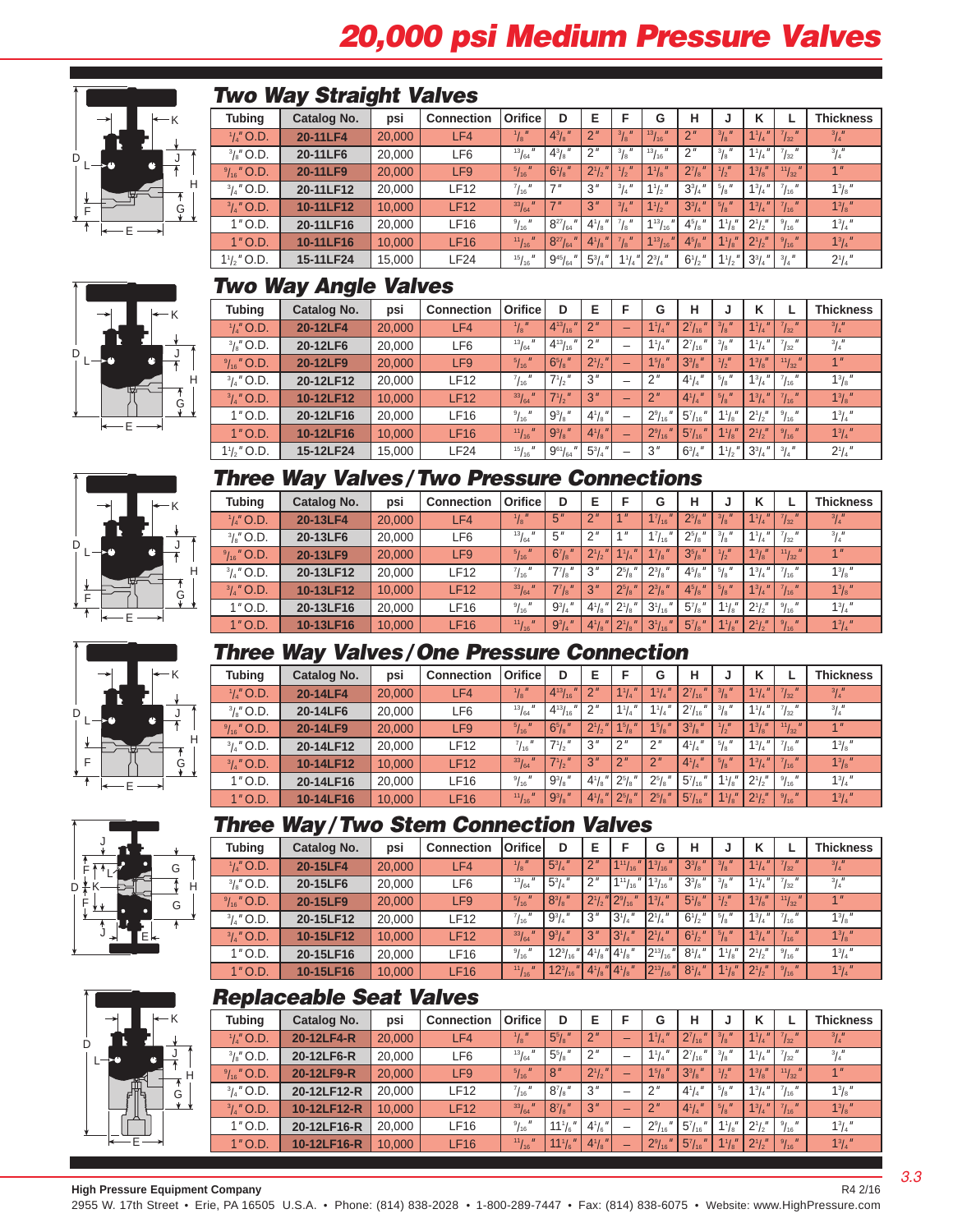# *Glands/Collars/Plugs Elbows/Tees/Crosses*

A complete range of elbows, tees, and crosses is available for all of the tubing connection sizes. Material is high tensile 316 stainless steel. Standard tubing glands and collars are provided unless otherwise specified.

#### *Connection Components*



## *Medium Pressure Elbows*

| $G -$               | Catalog No. | <b>Pressure</b><br>Rating<br>psi | <b>Connections</b>         | A-B             | Е              |           | G               | н              | <b>Thickness</b>                           |
|---------------------|-------------|----------------------------------|----------------------------|-----------------|----------------|-----------|-----------------|----------------|--------------------------------------------|
|                     | 20-22LF4    | 20,000                           | $\frac{1}{4}$ " O.D. TUBE  | LF4             | $1^{3}/_{16}$  | 4H        | $^7$ / $_8$ "   | 11/16          | $5/8$ <sup><math>\prime\prime</math></sup> |
|                     | 20-22LF6    | 20,000                           | $\frac{3}{8}$ " O.D. TUBE  | LF6             | $1^{3}/8$      | $1^{3}/8$ | 1 <sup>II</sup> | $A$ $II$       | 31 <sub>u</sub>                            |
| н<br><b>MAAAAAA</b> | 20-22LF9    | 20,000                           | $\frac{9}{16}$ " O.D. TUBE | LF <sub>9</sub> | $1^{3}/_{4}$ " | $1^{3}/4$ | $1^{1}/4$       | $1^{1}/4$      | 1 <sup>''</sup>                            |
| A                   | 20-22LF12   | 20,000                           | $\frac{3}{4}$ " O.D. TUBE  | LF12            | $2^1/4''$      | $2^1/4''$ | $1^{1}/2$       | $1\frac{1}{2}$ | $1^{3}/\frac{1}{8}$                        |
| <b>AAAAAAA</b>      | 20-22LF16   | 20,000                           | 1" O.D. TUBE               | <b>LF16</b>     | 3"             | 3"        | $2^{1}/_{16}$   | $21/16$ "      | $1^{3}/4$                                  |
|                     | 15-22LF24   | 15,000                           | $1\frac{1}{2}$ " O.D. TUBE | LF24            | $5^{3}/_{4}$ " | 4"        | $2^7$ /s"       | $2^7$ /s"      | $2^1/4''$                                  |

### *Medium Pressure Tees*

| Catalog No. | <b>Pressure</b><br>Rating<br>psi | <b>Connections</b>         | $A-B-C$         | Е              | F           | G                             | н                  | <b>Thickness</b>                       |
|-------------|----------------------------------|----------------------------|-----------------|----------------|-------------|-------------------------------|--------------------|----------------------------------------|
| 20-23LF4    | 20,000                           | $\frac{1}{4}$ " O.D. TUBE  | LF4             | $1^3/4''$      | 1"          | $^7/8''$                      | $^{11}/_{16}$ $''$ | $^{5}/_{8}$ $''$                       |
| 20-23LF6    | 20,000                           | $\frac{3}{8}$ " O.D. TUBE  | LF <sub>6</sub> | 2"             | $1^{3}/8$ " | 1"                            | 4"                 | $^{3}/_{4}$ <sup><math>''</math></sup> |
| 20-23LF9    | 20,000                           | $\frac{9}{16}$ " O.D. TUBE | LF <sub>9</sub> | $2^1/2$        | $1^{3}/4$   | $1^{1}/_{4}$ "                | $1^{1}/_{4}$ "     | 1 <sup>''</sup>                        |
| 20-23LF12   | 20,000                           | $3/\mu$ " O.D. TUBE        | LF12            | 3"             | $2^1/4''$   | $1\frac{1}{2}$                | $1\frac{1}{2}$     | $1^{3}/8$                              |
| 20-23LF16   | 20,000                           | 1" O.D. TUBE               | LF16            | $4^{1}/s''$    | 3"          | $2^{1}/_{16}$<br>$\mathbf{u}$ | $2^{1}/_{16}$ "    | $1^3/4''$                              |
| 15-23LF24   | 15,000                           | $1\frac{1}{2}$ " O.D. TUBE | LF24            | $5^{3}/_{4}$ " | 4"          | $2^7$ /s"                     | $2^7/s''$          | $2^1/4''$                              |



| Catalog No. | <b>Pressure</b><br>Rating<br>psi | <b>Connections</b>                        | A-B-C-D         | Е              | F           | G                          | н              | <b>Thickness</b>          |
|-------------|----------------------------------|-------------------------------------------|-----------------|----------------|-------------|----------------------------|----------------|---------------------------|
| 20-24LF4    | 20,000                           | $1/\mu''$ O.D. TUBE                       | LF4             | $1^{3}/4$      | $1^{3}/8$   | $^7$ / $_8^{\prime\prime}$ | 11/16          | $^{5}/_{8}$ $''$          |
| 20-24LF6    | 20,000                           | $\frac{3}{8}$ " O.D TUBE                  | LF6             | 2"             | 2"          | 1"                         | 1"             | $^{3}/_{4}$ <sup>11</sup> |
| 20-24LF9    | 20,000                           | $\frac{9}{16}$ " O.D. TUBE                | LF <sub>9</sub> | $2^1/2$        | $2^{1/2}$   | $1^{1}/_{4}$ "             | $1\frac{1}{4}$ | 1 <sup>''</sup>           |
| 20-24LF12   | 20,000                           | $\frac{3}{4}$ " O.D. TUBE                 | <b>LF12</b>     | 3"             | 3"          | $1^{1}/2$                  | $1\frac{1}{2}$ | $1^{3}/8$ "               |
| 20-24LF16   | 20,000                           | 1" O.D. TUBE                              | LF16            | $4^{1}/s''$    | $4^{1}/s''$ | $2^{1}/_{16}$ "            | $2^{1}/16$     | $1^{3}/4$                 |
| 15-24LF24   | 15,000                           | 1 <sup>1</sup> / <sub>2</sub> " O.D. TUBE | LF24            | $5^{3}/_{4}$ " | $53/4$ "    | $2^7$ / <sub>8</sub>       | $2^7/s''$      | $2^{1}/4$                 |



**E**

**B**

**H F G E B A D C**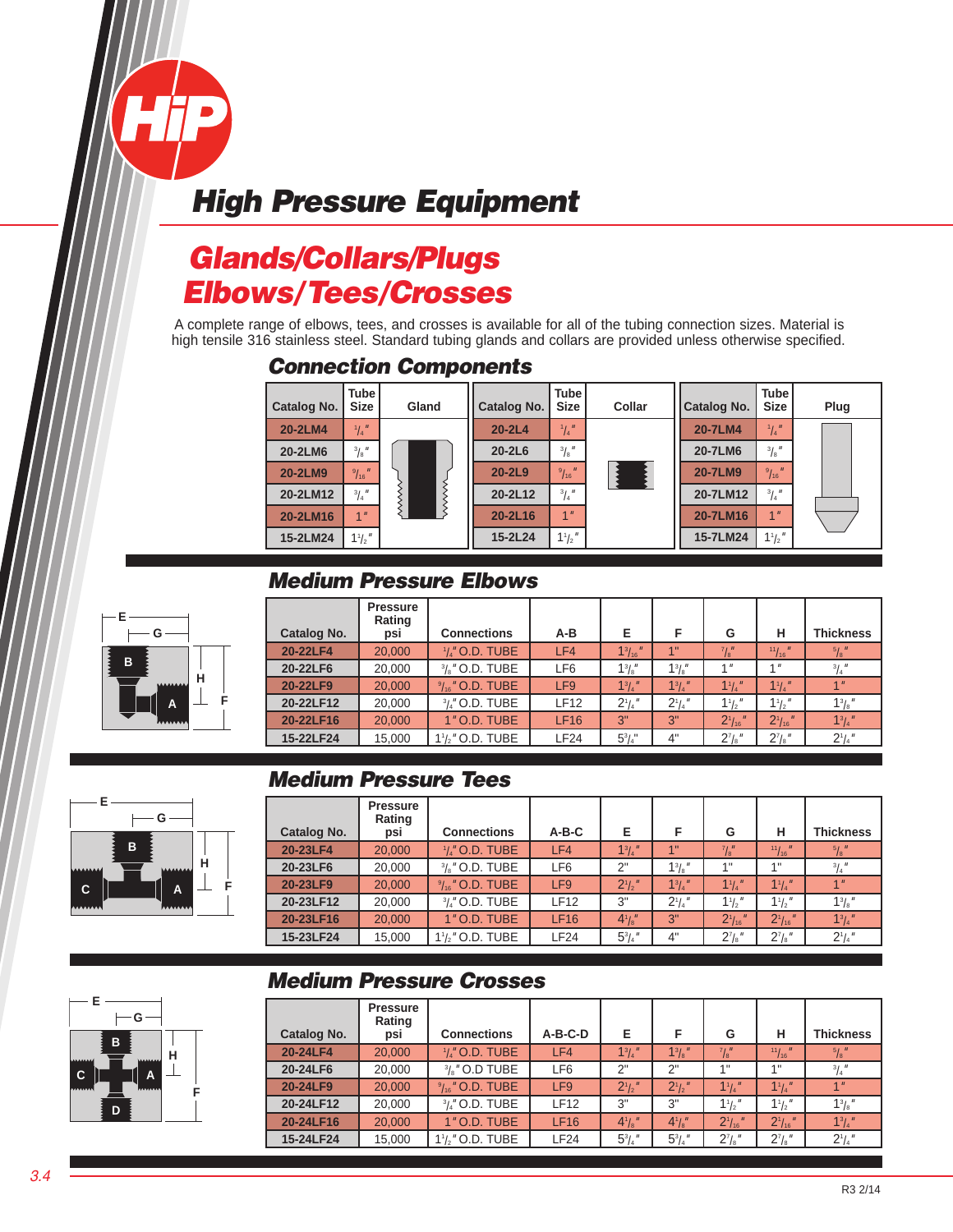# *Union Couplings (Slip Type)*

Union (slip type) couplings are ideal for use in confined space installations. This design allows the entire coupling to be disconnected and slipped back over the tubing to facilitate assembly and disassembly. In installations where tubing is easily assembled, it is preferable (and less expensive) to use standard straight couplings (see section 8.0). Standard material is high tensile 316 stainless steel. Standard tubing collars and glands are provided unless otherwise specified.



| <b>Tubing</b>             | psi    | А               | в               | Orifice           | Length            | Hex              |
|---------------------------|--------|-----------------|-----------------|-------------------|-------------------|------------------|
| $\frac{1}{4}$ " O.D.      | 20,000 | LF4             | LF4             | $^{1}/_{8}$ "     | $1\frac{9}{16}$ " | $^{5}/_{8}$ $''$ |
| $\frac{3}{8}$ " O.D.      | 20,000 | LF6             | LF <sub>6</sub> | $^{7}/_{32}$ $''$ | $1^{3}/_{4}$ "    | $^{3}/_{4}$ $''$ |
| $\frac{9}{16}$ " O.D.     | 20,000 | LF <sub>9</sub> | LF <sub>9</sub> | $^{23}/_{64}$ "   | $2^1/s''$         | 1 <sup>''</sup>  |
| $\frac{3}{4}$ " O.D.      | 20,000 | <b>LF12</b>     | <b>LF12</b>     | $\frac{33}{64}$   | $2^{1}/2$         | $1^{3}/8$        |
| $1"$ O.D.                 | 20,000 | LF16            | LF16            | 11/16             | $3^{1}/2$         | $1^{3}/4$        |
| $1\frac{1}{2}$ $\mu$ O.D. | 15,000 | LF24            | <b>LF24</b>     | 15/16             | 5"                | $2^1/4''$        |
|                           |        |                 |                 |                   |                   |                  |

# *Bulkhead Couplings*

Bulkhead couplings are designed specifically for passing a tubing connection through a panel or steel barricade. These couplings include a locknut as shown. Material is high tensile 316 stainless steel. Standard tubing collars and glands are included unless otherwise specified.



| Catalog No. | <b>Tubing</b>             | psi    | <b>Connections</b> | Orifice           | Length      | Hex                       | <b>Hole Diameter</b> |
|-------------|---------------------------|--------|--------------------|-------------------|-------------|---------------------------|----------------------|
| 20-21LF4-B  | $\frac{1}{4}$ " O.D.      | 20,000 | LF4                | $\frac{1}{8}$     | 17/8        | 1 <sup>''</sup>           | 13/16                |
| 20-21LF6-B  | $\frac{3}{8}$ " O.D.      | 20,000 | LF <sub>6</sub>    | $^{7}/_{32}$ $''$ | 2"          | 1 <sup>II</sup>           | 15/16                |
| 20-21LF9-B  | $\frac{9}{16}$ " O.D.     | 20,000 | LF <sub>9</sub>    | $^{23}/_{64}$ "   | $2^{3}/s''$ | $1^{3}/s''$               | $1\frac{1}{8}$       |
| 20-21LF12-B | $\frac{3}{4}$ " O.D.      | 20,000 | <b>LF12</b>        | 33/64             | $2^{5}/s$ " | $1^7$ / <sub>8</sub> $''$ | $1^{11}/_{16}$ "     |
| 20-21LF16-B | $1"$ O.D.                 | 20,000 | $LF-16$            | 11/16             | $3^{1/2}$   | $2^{\frac{1}{8}}$         | $1^{15}/_{16}$       |
| 15-21LF24-B | $1\frac{1}{2}$ $\mu$ O.D. | 15,000 | LF24               | 15/16             | 5"          | $2^1/2''$                 | $2^{7}/_{16}$ "      |

## *Caps*

Tubing end caps are offered for use in sealing off tubing ends either for temporary use or permanent use, such as on small volume reservoirs. Standard material is high tensile 316 stainless steel. Standard tubing collars and glands are provided unless otherwise specified.



| Catalog No. | <b>Tubing</b>         | psi    | А               | Length                 | Hex              |
|-------------|-----------------------|--------|-----------------|------------------------|------------------|
| 20-21LF4-C  | $\frac{1}{4}$ " O.D.  | 20,000 | LF4             | $^{7}/\mathrm{s}$ $''$ | $^{5}/_{8}$ $''$ |
| 20-21LF6-C  | $\frac{3}{8}$ " O.D.  | 20,000 | LF <sub>6</sub> | $1^{3}/s$              | $^{3}/_{4}$ "    |
| 20-21LF9-C  | $\frac{9}{16}$ " O.D. | 20,000 | LF9             | $1^{1}/2$              | 1"               |
| 20-21LF12-C | $\frac{3}{4}$ " O.D.  | 20,000 | <b>LF12</b>     | $2^{1/2}$              | $1^{3}/8$        |
| 20-21LF16-C | $1"$ O.D.             | 20,000 | <b>LF16</b>     | 3"                     | $1^3/4$          |
| 15-21LF24-C | $1\frac{1}{2}$ O.D.   | 15,000 | LF24            | $3^{1/2}$              | $2^1/4$          |

R2 2/14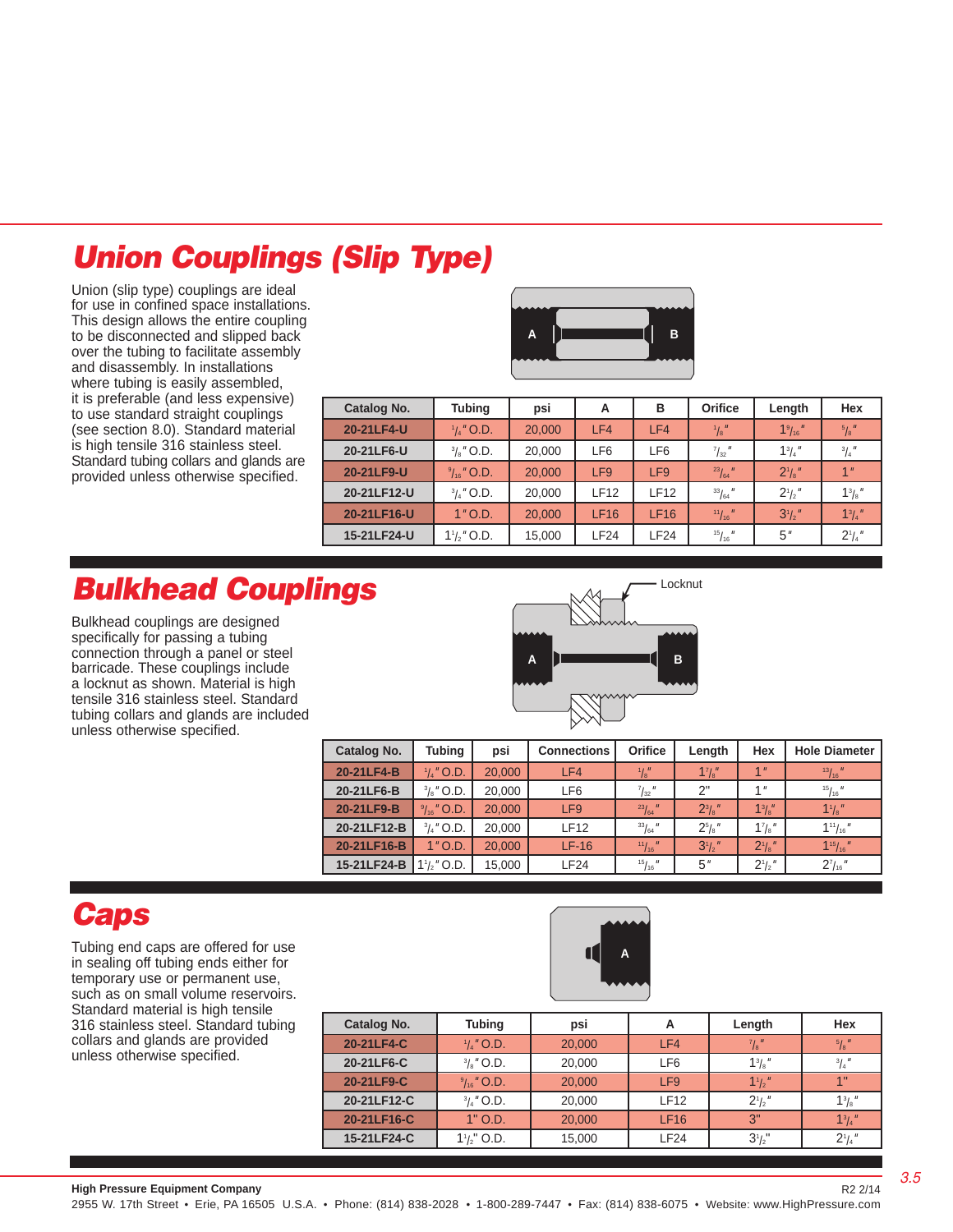# *Line Filters*

The line filters as shown utilize sintered stainless steel filter discs 4 pc./set. Porosities are available as per the chart to the right. If not otherwise specified, 100 micron filter discs are supplied. (One micron = 0.001 millimeters). Material of body, caps and cover is high tensile 316 stainless steel. Standard tubing glands and collars are provided unless otherwise specified.



| 1 <sup>3</sup> /s''<br>$5^{1}/4$<br>$\frac{1}{8}$<br>20-51LF4<br>$\frac{1}{4}$ " O.D.<br>20,000<br>LF4<br>$5^{1}/_{4}$ "<br>$1^{3}/s''$<br>$^{7}/_{32}$ "<br>$\frac{3}{8}$ " O.D.<br>20-51LF6<br>20,000<br>LF6 | Catalog No. | <b>Tubing</b>         | psi    | <b>Connections</b> | Orifice         | Length      | <b>Thickness</b> | 0.5 | 5 | <b>Micron Size Filter</b><br>Available<br>110 | 14011001 |
|----------------------------------------------------------------------------------------------------------------------------------------------------------------------------------------------------------------|-------------|-----------------------|--------|--------------------|-----------------|-------------|------------------|-----|---|-----------------------------------------------|----------|
|                                                                                                                                                                                                                |             |                       |        |                    |                 |             |                  |     |   |                                               |          |
|                                                                                                                                                                                                                |             |                       |        |                    |                 |             |                  |     |   |                                               |          |
|                                                                                                                                                                                                                | 20-51LF9    | $\frac{9}{16}$ " O.D. | 20,000 | LF9                | $^{23}/_{64}$ " | $5^{1}/4$ " | $1^{3}/s''$      |     |   |                                               |          |

# *Ball Check Valves*

Ball type check valves insure flow in one direction only. Material for body, caps and cover is high tensile 316 stainless steel. Standard tubing glands and collars are provided unless otherwise specified.



| Catalog No. | <b>Tubing</b>         | psi    | <b>Connections</b> | Orifice           | Length         | <b>Thickness</b> |
|-------------|-----------------------|--------|--------------------|-------------------|----------------|------------------|
| 20-41LF4    | $\frac{1}{4}$ " O.D.  | 20,000 | LF4                | $^{1}/_{8}$       | $3^{3}/4$ "    | 1"               |
| 20-41LF6    | $\frac{3}{8}$ " O.D.  | 20,000 | LF6                | $^{7}/_{32}$ $''$ | $3^{3}/_{4}$ " | 1"               |
| 20-41LF9    | $\frac{9}{16}$ " O.D. | 20,000 | LF <sub>9</sub>    | $^{23}/_{64}$ "   | $4^{1}/2$      | $1^{3}/8$        |
| 20-41LF12   | $\frac{3}{4}$ " O.D.  | 20,000 | <b>LF12</b>        | $^{7}/_{16}$ $''$ | $51/8$ "       | $1^{3}/_{4}$ "   |
| 20-41LF16   | $1"$ O.D.             | 20,000 | LF16               | $^{9}/_{16}$ "    | $6^{1}/2$      | $2^1/2$          |

**Note:** 20-41LF16 material 17-4PH

# *Soft Seat Check Valves*

Soft seat check valves insure flow in one direction only and can be mounted in any position. These are highly reliable for both gas and liquid service. Standard material for the sealing surface (soft seat) is Buna-N (nitrile) on  $\frac{1}{4}$ ,  $\frac{3}{8}$  and  $\frac{9}{16}$  models, and Teflon on  $\frac{3}{4}$ " and 1" models, with other materials (including each of these, as well as Viton)

available upon request. Temperature is limited by the choice of O-ring material. Material of all other parts is high tensile 316 stainless steel. Standard glands and collars are provided unless otherwise specified.



| Catalog No. | <b>Tubing</b>         | psi    | <b>Connections</b> | Orifice          | Length           | <b>Thickness</b> |
|-------------|-----------------------|--------|--------------------|------------------|------------------|------------------|
| 20-41LF4-T  | $\frac{1}{4}$ " O.D.  | 20,000 | LF4                | $\frac{1}{8}$    | $3^{3}/4$ "      | 1"               |
| 20-41LF6-T  | $\frac{3}{8}$ " O.D.  | 20,000 | LF6                | $^{7}/_{32}$ "   | $3^{3}/_{4}$ "   | 1"               |
| 20-41LF9-T  | $\frac{9}{16}$ " O.D. | 20,000 | LF <sub>9</sub>    | $^{23}/_{64}$ "  | $4^{1}/2$        | $1^{3}/a''$      |
| 20-41LF12-T | $\frac{3}{4}$ " O.D.  | 20,000 | <b>LF12</b>        | $^{7}/_{16}$ "   | $5\frac{1}{8}$ " | $1^3/4''$        |
| 20-41LF16-T | $1"$ O.D.             | 20,000 | <b>LF16</b>        | $\frac{9}{16}$ " | $6^{1}/2$        | $2^{1}/2''$      |

**Note:** 20-41LF16 material 17-4PH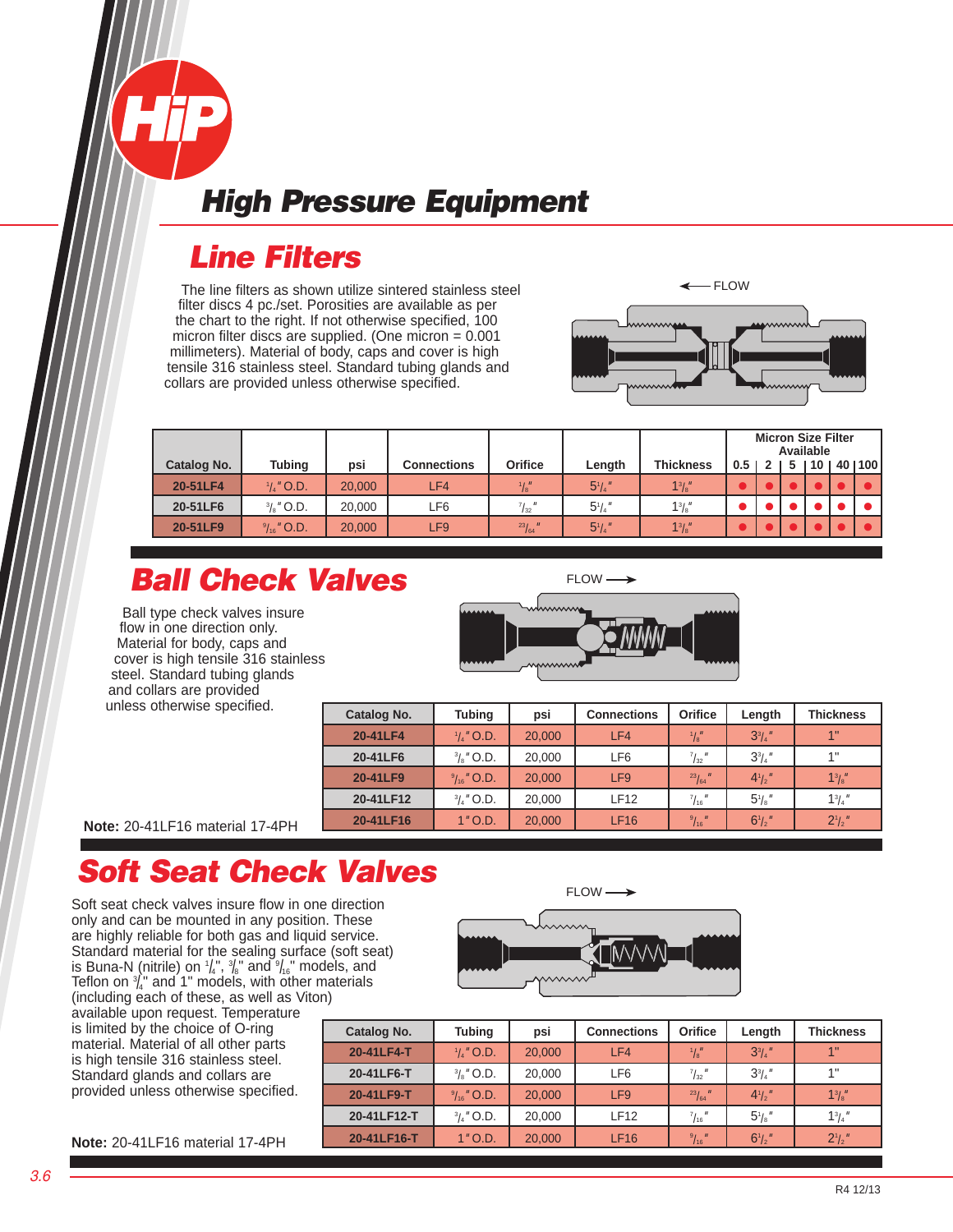# *Safety Heads*



 The male inlet design can be inserted directly into the tubing connections of valves and various fittings such as tees and crosses, or located in pressure vessels.

 may be connected to a suitable discharge line to vent pressure to a safe location in the event of bursting of the rupture disc. Torque required for sealing rupture discs will range from 40 to 90 foot pounds, depending upon pressure and media being used.

 Material of body and hold down nut is high tensile 316 stainless steel. Standard tubing glands and collars are provided unless otherwise specified.

 **Note:** Rupture discs are **not** included and must be ordered as a separate item.

 **CE marked safety heads are now available, add -CE to end of standard part number. Consult factory for pricing.**

| Catalog No. | <b>Tubing</b>         | psi           | <b>Connections</b> | Orifice | Length      | Hex              |
|-------------|-----------------------|---------------|--------------------|---------|-------------|------------------|
| 20-61LM4    | $\frac{1}{4}$ " O.D.  | LM4<br>20,000 |                    | 0.125"  | 2"          | 1"               |
| 20-61LM6    | $\frac{3}{8}$ " O.D.  | 20,000        | LM <sub>6</sub>    | 0.219"  | 2"          | 4 !!             |
| 20-61LM9    | $\frac{9}{16}$ " O.D. | 20,000        | LM <sub>9</sub>    | 0.250"  | $2^{1}/s''$ | 4 %              |
| 20-61LM12   | $\frac{3}{4}$ " O.D.  | 20,000        | LM12               | 0.250"  | $2^{3}/s''$ | $1\frac{1}{8}$ " |
| 20-61LM16   | 1" O.D.               | 20,000        | <b>LM16</b>        | 0.250"  | $31/2$ "    | $1\frac{1}{8}$   |

## *Rupture Discs 1 /4 " Angled Seat*



#### **SPECIAL DISCS** are

available on special order for pressure ranges not shown above and in numerous materials and coatings. Consult factory for price and delivery.

Standard rupture discs are available from stock in burst pressures as listed in the chart below. All pressures through 20,000 psi are shaded. These discs are 316 stainless steel (except for 1,000 psi which are inconel) and may be used with any of the safety heads shown. Note that these rupture discs are supplied with a tolerance of plus 6% and minus 3% of specified burst pressure. Samples of each batch are tested and the actual average burst pressure is stamped on an accompanying metal tag. Factors influencing rupture disc life include corrosion, metal fatigue, and cyclic effects. Periodic replacement is recommended to prevent premature failure.

#### *Standard Burst Pressures (in psi at 72°F)*

| 1.000 | 3.000 | 5.000 | 7.000 | 9.000  | 11.000 | 17.500 | 25,000 | 37.500 | 55,000 |
|-------|-------|-------|-------|--------|--------|--------|--------|--------|--------|
| 1.500 | 3.500 | 5.500 | 7,500 | 9.500  | 11.500 | 18.000 | 27,000 | 40.000 | 60,000 |
| 2,000 | 4.000 | 6.000 | 8.000 | 10.000 | 12,500 | 20,000 | 30.000 | 45.000 | 65,000 |
| 2.500 | 4.500 | 6.500 | 8.500 | 10.500 | 15,000 | 22.500 | 35,000 | 50,000 |        |

*3.7*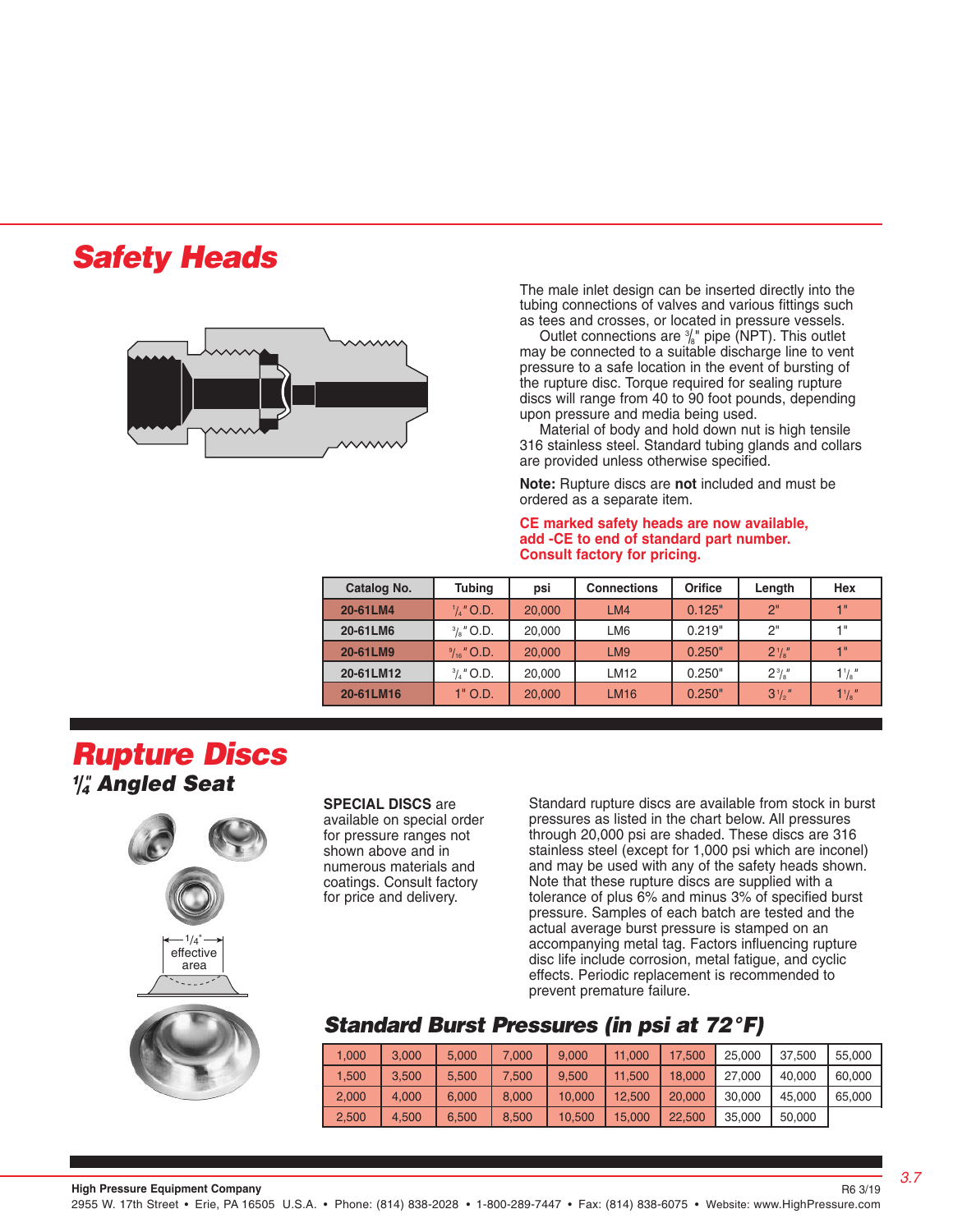# *Anti-Vibration Gland Assemblies*

Tubing systems that are subject to extreme vibration or shock, such as mobile pressure systems or long tubing runs culminating at a compressor, will benefit from the use of High Pressure Equipment Company's Anti-Vibration Gland Assemblies. These assemblies utilize the same reliable connection geometries as the standard HiP fittings, with the added benefit of essentially unlimited vibrational fatigue life.

 A coned and threaded tube, when subjected to unusual or excessive vibration, may fail prematurely and break at the last thread. The Anti-Vibration Gland Assembly acts to move the fulcrum of vibration away from the threaded portion of the tube and onto the strong, solid wall of the tubing. A wedge-like collet firmly holds the assembly in place, virtually eliminating premature tubing failure while reliably maintaining a leak-free connection between the tube and the connection seat.



## *Medium Pressure Anti-Vibration Gland Assemblies*

| Catalog No. | <b>Pressure</b><br>Rating<br>psi | <b>Connections</b>                            | Α               | в              | C              |
|-------------|----------------------------------|-----------------------------------------------|-----------------|----------------|----------------|
| 20-3LM4     | 20,000                           | $\frac{1}{4}$ " MEDIUM PRESSURE               | $^{5}/\!_{8}$ " | $\frac{1}{2}$  | $1^{7}/_{16}$  |
| 20-3LM6     | 20,000                           | <sup>3</sup> / <sub>8</sub> " MEDIUM PRESSURE | $\frac{3}{4}$   | $^{5}/_{8}$ "  | 15/8"          |
| 20-3LM9     | 20,000                           | $\frac{9}{16}$ " MEDIUM PRESSURE              | 4"              | $^7/8"$        | $1^{7}/s$      |
| 20-3LM12    | 20,000                           | <sup>3</sup> / <sub>4</sub> " MEDIUM PRESSURE | $1\frac{1}{4}$  | $1\frac{1}{8}$ | $2\frac{1}{8}$ |
| 20-3LM16    | 20,000                           | <b>1" MEDIUM PRESSURE</b>                     | 11/2"           | $1^{3}/a''$    | $2^{1/2}$      |

## *Anti-Vibration Components*

| <b>Tubing</b><br><b>Size</b> | <b>Slotted</b><br><b>Collet</b> | <b>Collet</b><br>Gland | <b>Collet</b><br><b>Body</b> | Collar     |
|------------------------------|---------------------------------|------------------------|------------------------------|------------|
| $\frac{1}{4}$ "              | 2-8769                          | 2-8770                 | 2-8768                       | $20 - 2L4$ |
| $^{3}/_{8}$ "                | 2-8772                          | 2-8773                 | 2-8771                       | 20-2L6     |
| $\mathbf{H}$<br>9/16         | 2-8775                          | 2-8776                 | 2-8774                       | $20 - 2L9$ |
| $^{3}/_{4}$ "                | 2-8778                          | 2-8779                 | 2-8777                       | 20-2L12    |
| $\mathbf{u}$                 | 2-8781                          | 2-8782                 | 2-8780                       | 20-2L16    |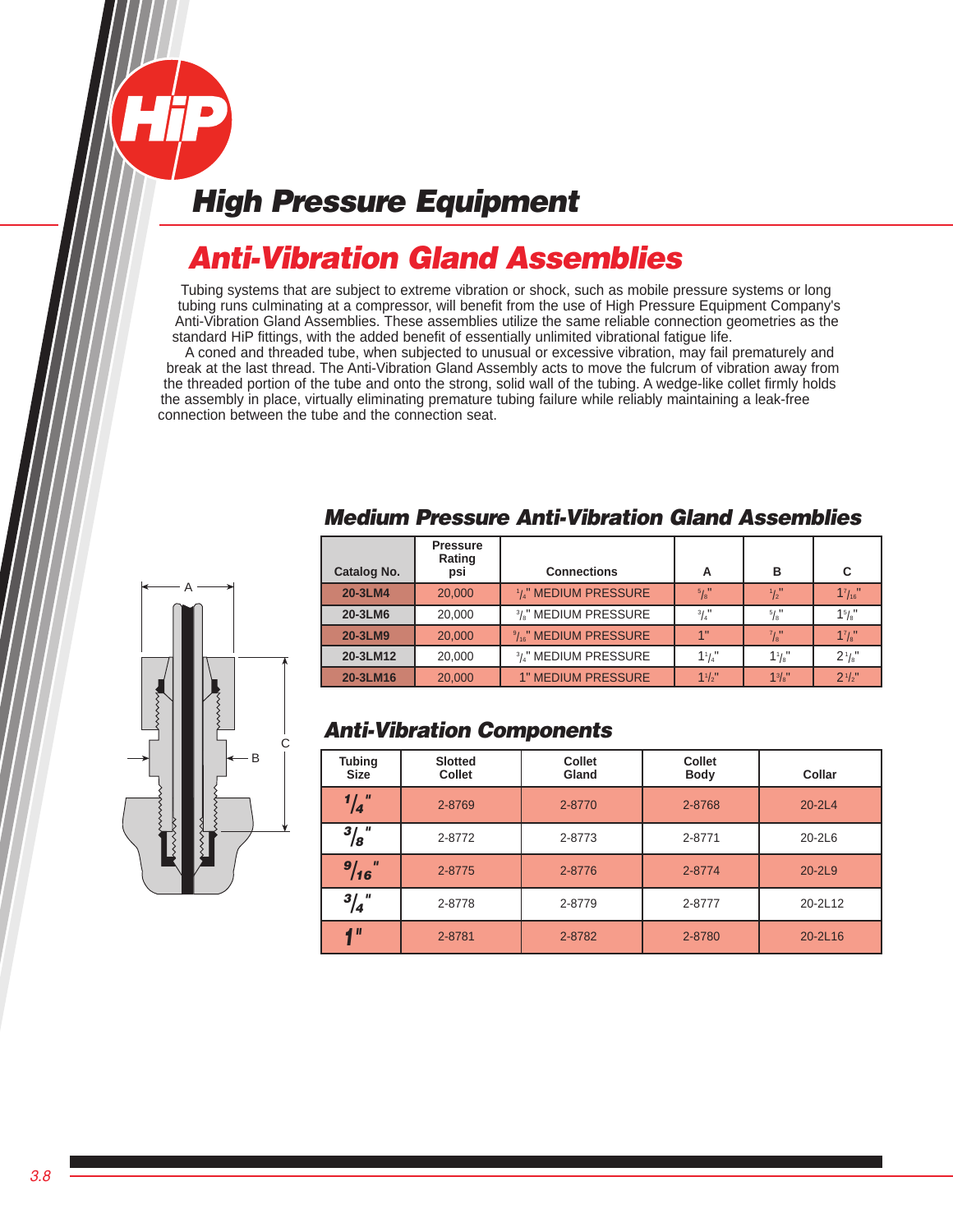# *Medium Pressure Tubing*

Tubing is cold drawn, seamless, and is supplied in the  $\frac{1}{8}$  hard condition (not annealed). Tensile strength is approximately 40 percent higher than that of annealed tubing. All tubing is manufactured in strict accordance with High Pressure Equipment Company specifications to insure tolerances and bore quality. Tubing is stocked in lengths of 18 to 22 feet but may be ordered in shorter lengths with **no additional cutting charge.**

|                 | <b>Tubing Size</b>                  | Working<br>Pressure psi | Type of<br><b>Connection Used</b>                      | <b>Material</b> | Catalog<br><b>Order Number</b> |
|-----------------|-------------------------------------|-------------------------|--------------------------------------------------------|-----------------|--------------------------------|
| $\frac{1}{4}$   | $\frac{1}{4}$ " O.D. x 0.109" I.D.  | 20,000                  | $\frac{1}{4}$ " MEDIUM PRESSURE (LF4)                  | 316 SS          | 20-9M4-316                     |
| $^{3}/_{8}$ "   | $\frac{3}{8}$ " O.D. x 0.203" I.D.  | 20,000                  | <sup>3</sup> / <sub>8</sub> " MEDIUM PRESSURE (LF6)    | 316 SS          | 20-9M6-316                     |
|                 | $\frac{9}{16}$ " O.D. x 0.359" I.D. | 15,000                  |                                                        | 316 SS          | 10-9M9-316                     |
| 9/16            | $\frac{9}{16}$ " O.D. x 0.312" I.D. | 20,000                  | $\frac{9}{16}$ " MEDIUM PRESSURE (LF9)                 | 304 SS          | 20-9M9-304                     |
|                 |                                     |                         |                                                        | 316 SS          | 20-9M9-316                     |
| $^{3}/_{4}$ "   | $\frac{3}{4}$ " O.D. x 0.516" I.D.  | 15,000                  | 3/4" MEDIUM PRESSURE (LF12)                            | 316 SS          | 10-9M12-316                    |
|                 | $\frac{3}{4}$ " O.D. x 0.438" I.D.  | 20,000                  |                                                        |                 | 20-9M12-316                    |
| 1 <sup>''</sup> | 1" O.D. x 0.688" I.D.               | 15,000                  | 1" MEDIUM PRESSURE (LF16)                              | 316 SS          | 10-9M16-316                    |
|                 | 1" O.D. x 0.562" I.D.               | 20,000                  |                                                        |                 | 20-9M16-316                    |
| $1'/2$ "        | $1\frac{1}{2}$ " O.D. x 0.937" I.D. | 15,000                  | 1 <sup>1</sup> / <sub>2</sub> " MEDIUM PRESSURE (LF24) | 316 SS          | 15-9M24-316                    |

# *Nipples*

Nipples are stocked in 316 stainless steel. Nipples in lengths other than those shown are supplied upon request. Nipples are not furnished with collars and glands, unless specified at time of order.



## *Coned and Threaded Nipples*

|                   |                                                 |                                                |                                                |                                                | Tubing Size (O.D. x I.D.)                     |                                       |                                        |                                                                 |
|-------------------|-------------------------------------------------|------------------------------------------------|------------------------------------------------|------------------------------------------------|-----------------------------------------------|---------------------------------------|----------------------------------------|-----------------------------------------------------------------|
| Length            | $\frac{1}{4}$ " O.D. x<br>$\frac{7}{64}$ " I.D. | $\frac{3}{8}$ " O.D. x<br>$^{13}/_{64}$ " I.D. | $\frac{9}{16}$ " O.D. x<br>$^{5}/_{16}$ " I.D. | $\frac{3}{4}$ " O.D. x<br>$^{33}/_{64}$ " I.D. | $^{3}/_{4}$ " O.D. x<br>$\frac{7}{16}$ " I.D. | $1"$ O.D. $x$<br>$\frac{11}{16}$ I.D. | $1"$ O.D. $x$<br>$\frac{9}{16}$ " I.D. | $1\frac{1}{2}$ $^{\prime\prime}$ O.D. x<br>$^{15}/_{16}$ " I.D. |
| $psi \rightarrow$ | 20,000 psi                                      | 20,000 psi                                     | 20,000 psi                                     | 10,000 psi                                     | 20,000 psi                                    | 10,000 psi                            | 20,000 psi                             | 15,000 psi                                                      |
| $2^{3}/4$ "       | 20-LM4-2.75                                     |                                                |                                                |                                                |                                               |                                       |                                        |                                                                 |
| 3 <sup>''</sup>   |                                                 | 20-LM6-3                                       |                                                |                                                |                                               |                                       |                                        |                                                                 |
| 4 <sup>n</sup>    |                                                 |                                                | 20-LM9-4                                       | 10-LM12-4                                      |                                               |                                       |                                        |                                                                 |
| 6''               | 20-LM4-6                                        | 20-LM6-6                                       | 20-LM9-6                                       | 10-LM12-6                                      | 20-LM12-6                                     | 10-LM16-6                             | 20-LM16-6                              | 15-LM24-6                                                       |
| 8''               | 20-LM4-8                                        | 20-LM6-8                                       | 20-LM9-8                                       | 10-LM12-8                                      | 20-LM12-8                                     | 10-LM16-8                             | 20-LM16-8                              | 15-LM24-8                                                       |
| 10''              | 20-LM4-10                                       | 20-LM6-10                                      | 20-LM9-10                                      | 10-LM12-10                                     | 20-LM12-10                                    | 10-LM16-10                            | 20-LM16-10                             | 15-LM24-10                                                      |
| 12"               | 20-LM4-12                                       | 20-LM6-12                                      | 20-LM9-12                                      | 10-LM12-12                                     | 20-LM12-12                                    | 10-LM16-12                            | 20-LM16-12                             | 15-LM24-12                                                      |

R6 2/18